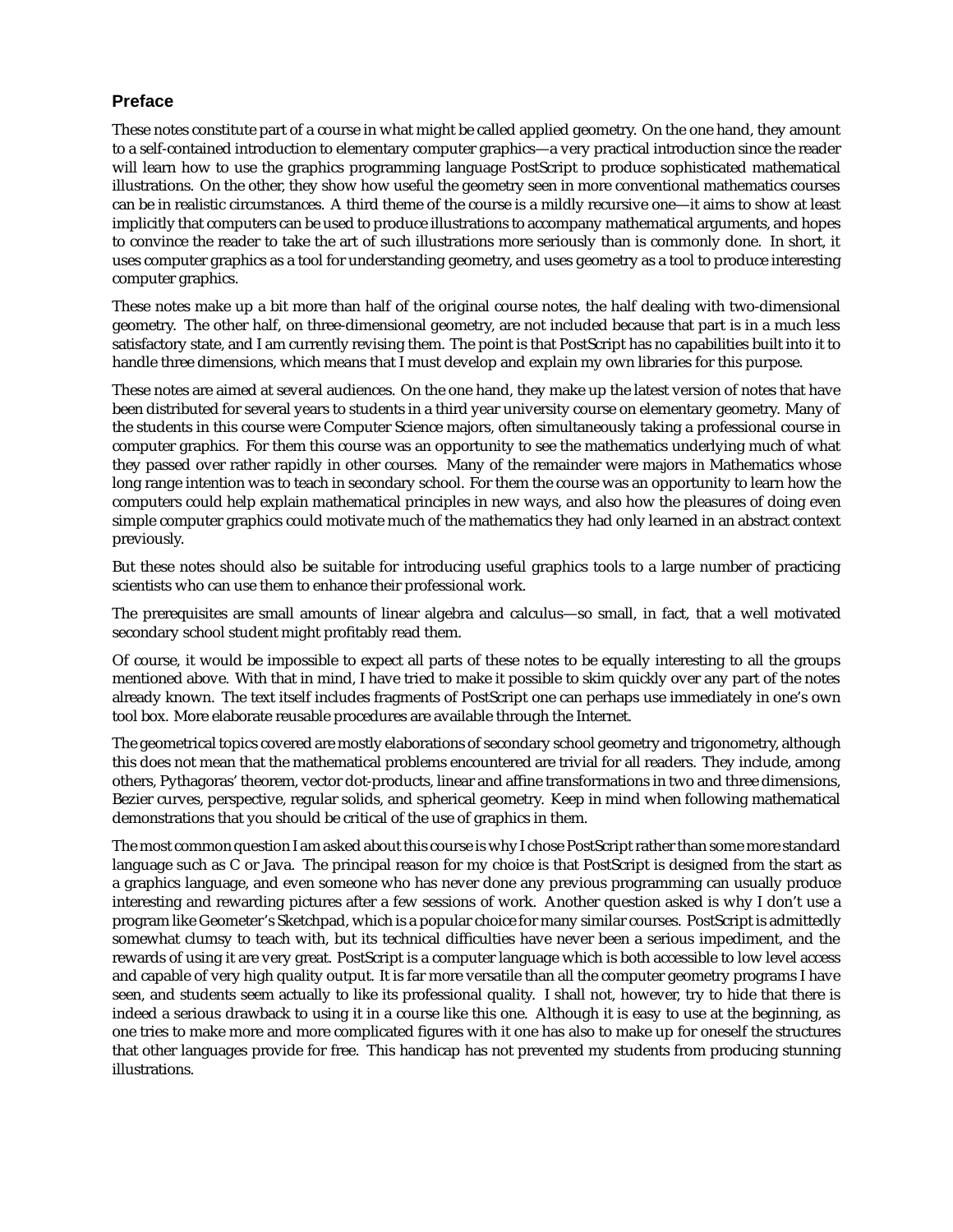The main point of mixing geometry and graphics programming in one course is that a reasonable well designed programming language forces one, without too much pain, to think carefully about aspects of geometry that might otherwise seem pointless. In my experience, the reaction among students to this hybrid course is on the whole extremely favourable, although even now there are every year at least a few students who find the course extremely heavy going. At the other end of the spectrum are a larger group who tell me that the course was by far the most interesting mathematics course they have ever taken.

I might mention to those instructors who are contemplating using it as I do—as the basis for a course with wide appeal—that such a course inevitably requires, at least at the beginning, an enormous amount of time and patience—with both machines and students! Anyone who uses computers for course work learns quickly that they are never entirely dependable. There are always incredibly annoying details that crop up continually from time to time. There seems in fact to be a minimum 'noise level' involved in dealing with computers that may never go away as long as we are still doing new things with them. It has always been a source of relief and amazement to me that most students are already familiar with this basic truth, and have acquired an almost inexhaustible patience in dealing with them in order to find the good stuff that lies inside. The technical problems, at any rate, seem to have been only a minor nuisance. The response of students to the course has been extremely positive.

One feature of the course does not really appear in these notes. Both PostScript and Java were used to accompany mathematical arguments with a wide variety of illustrations, many animated. These were used not only to explain mathematical principles, but to try to explain how illustrations could be used in this way. Much of the discussion in class thus amounted to a kind of art criticism. I'm sure almost anyone who has tried this sort of thing has been led to see himself as a kind of art director as much as a mathematics lecturer. In the course, PostScript programs were were often written and displayed right in class, in order to experiment with various techniques. It was sobering to see that what works well and what doesn't was rarely obvious <sup>a</sup> priori. At the end of the course, students have been required to produce an extensive project of some kind in PostScript. I encouraged them strongly to try to illustrate mathematical proofs in their projects, and it has been a pleasant surprise to me that many students have wound up using Euclid's text as a source of ideas! In recent years Euclid has become much more accessible, thanks to David Joyce's Internet version.

The standard reference for PostScript is the PostScript Language Tutorial and Cookbook (usually called simply the blue book to distinguish it from the red and green ones) published by Addison-Wesley. It is an excellent book, and you may find it useful, but you shouldn't need it to follow these notes. As a complete technical reference for PostScript, the red book—the PostScript Reference Manual, in either of two editions—is highly recommended, but it too ought not to be necessary. There is also a huge amount help with various aspects of PostScript available on the Internet. Sites I have found especially valuable are these:

|                    | UBC documentation: //gamba.math.ubc.ca/localdoc/                       |
|--------------------|------------------------------------------------------------------------|
| Internet tutorial: | //www.cs.indiana.edu/docproject/programming/postscript/postscript.html |
| Technical advice:  | //www.comlab.ox.ac.uk/internal/dow/postscript/FAQ.html                 |
| Internet tools:    | //sgk.phast.umass.edu/computing/sw/literate/postscript.html            |
| Euclid:            | //140.232.1.100/~djoyce/java/elements/elements.html                    |
| <b>Frivolity:</b>  | //www.math.psu.edu/ward/lego/PostScript.html                           |

In addition, I maintain a Web site dedicated to animated geometrical proofs in Java, which is accessible from:

Java proofs: **//sunsite.ubc.ca/Euclid/**

This will soon include digital images of Oliver Byrne's beautifully illustrated if eccentric edition of the first six books of Euclid. Even when Byrne's visual demonstrations are not successful, they can be used as a place to start,a nd suggest further development.

## **Some practical matters**

Anyone reading these notes will want to have available a convenient PostScript interpreter of some kind. Many UNIX machines come equipped with one, and it is installed on nearly all University computer systems. But this course would not have made it off the ground if there didn't exist a free and freely available PostScript interpreter that works on nearly all platforms, so that my students could work at home. This program is called